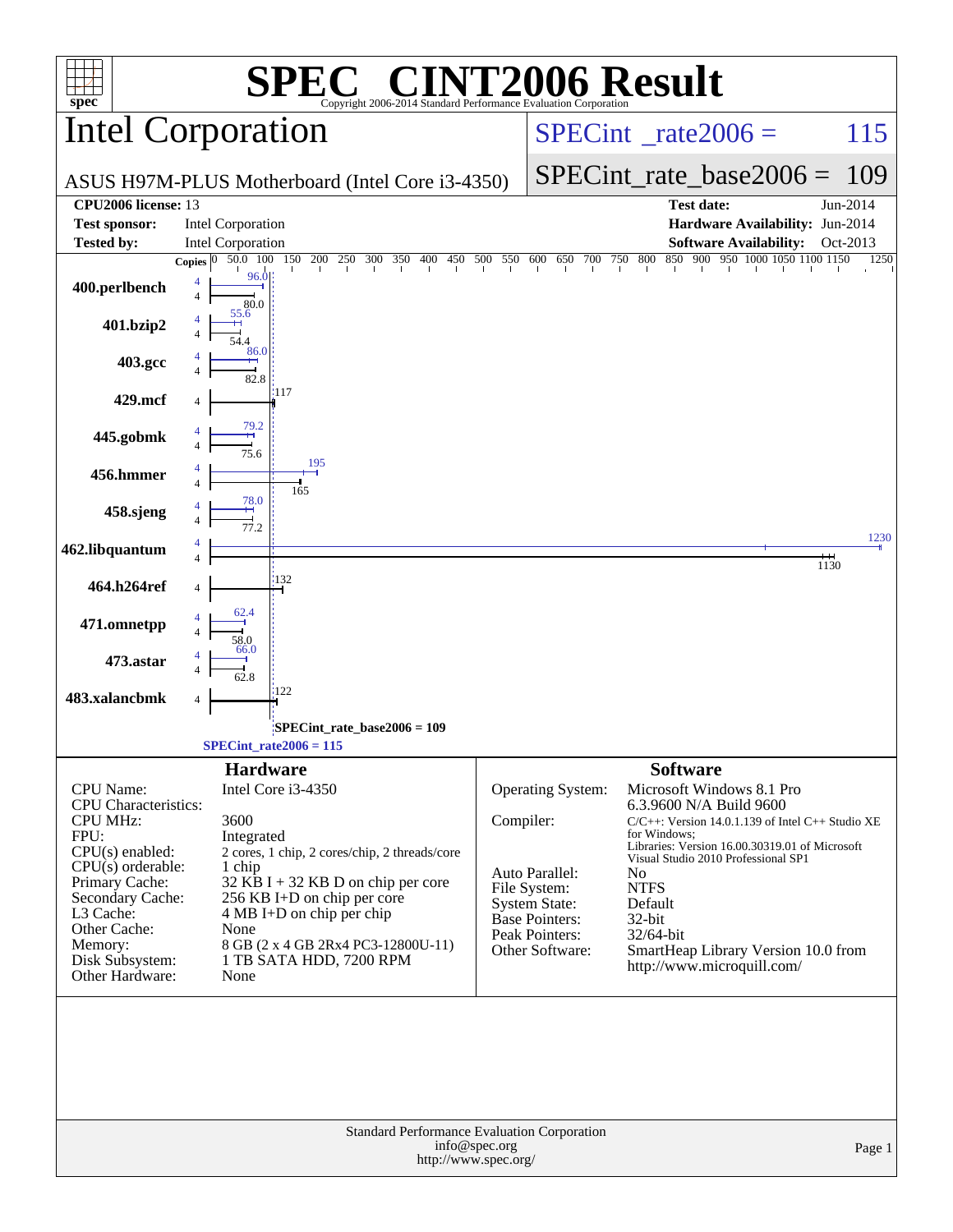

# Intel Corporation

SPECint rate $2006 = 115$ 

[SPECint\\_rate\\_base2006 =](http://www.spec.org/auto/cpu2006/Docs/result-fields.html#SPECintratebase2006) 109

ASUS H97M-PLUS Motherboard (Intel Core i3-4350)

**[CPU2006 license:](http://www.spec.org/auto/cpu2006/Docs/result-fields.html#CPU2006license)** 13 **[Test date:](http://www.spec.org/auto/cpu2006/Docs/result-fields.html#Testdate)** Jun-2014 **[Test sponsor:](http://www.spec.org/auto/cpu2006/Docs/result-fields.html#Testsponsor)** Intel Corporation **[Hardware Availability:](http://www.spec.org/auto/cpu2006/Docs/result-fields.html#HardwareAvailability)** Jun-2014 **[Tested by:](http://www.spec.org/auto/cpu2006/Docs/result-fields.html#Testedby)** Intel Corporation **[Software Availability:](http://www.spec.org/auto/cpu2006/Docs/result-fields.html#SoftwareAvailability)** Oct-2013

### **[Results Table](http://www.spec.org/auto/cpu2006/Docs/result-fields.html#ResultsTable)**

|                    | <b>Base</b>   |                |       |                |       |                | <b>Peak</b> |                |                |              |                |              |                |              |
|--------------------|---------------|----------------|-------|----------------|-------|----------------|-------------|----------------|----------------|--------------|----------------|--------------|----------------|--------------|
| <b>Benchmark</b>   | <b>Copies</b> | <b>Seconds</b> | Ratio | <b>Seconds</b> | Ratio | <b>Seconds</b> | Ratio       | <b>Copies</b>  | <b>Seconds</b> | <b>Ratio</b> | <b>Seconds</b> | <b>Ratio</b> | <b>Seconds</b> | <b>Ratio</b> |
| 400.perlbench      |               | 489            | 80.0  | 488            | 80.0  | 489            | 80.0        |                | 412            | 94.8         | 407            | 96.0         | 406            | 96.0         |
| 401.bzip2          | 4             | 713            | 54.0  | 709            | 54.4  | 706            | 54.8        | 4              | 870            | 44.4         | 695            | 55.6         | 695            | 55.6         |
| $403.\mathrm{gcc}$ | 4             | 390            | 82.4  | 389            | 82.8  | 388            | 82.8        | 4              | 450            | 71.6         | 372            | 86.8         | 374            | 86.0         |
| $429$ .mcf         | 4             | 323            | 113   | 313            | 117   | 309            | 118         |                | 323            | 113          | 313            | 117          | 309            | 118          |
| $445$ .gobm $k$    | 4             | 555            | 75.6  | 557            | 75.2  | 555            | 75.6        | $\overline{4}$ | 617            | 68.0         | 530            | 79.2         | 526            | 79.6         |
| 456.hmmer          |               | 227            | 165   | 229            | 163   | 226            | 165         |                | 219            | 170          | 192            | 195          | 190            | 196          |
| $458$ .sjeng       | 4             | 626            | 77.2  | 623            | 77.6  | 626            | 77.2        | 4              | 746            | 64.8         | 619            | 78.4         | 620            | 78.0         |
| 462.libquantum     |               | 73.1           | 1130  | 73.9           | 1120  | 72.5           | 1140        |                | 81.6           | 1020         | 67.6           | 1230         | 67.5           | 1230         |
| 464.h264ref        | 4             | 666            | 133   | 671            | 132   | 669            | 132         |                | 666            | 133          | 671            | 132          | 669            | <u>132</u>   |
| 471.omnetpp        |               | 438            | 57.2  | 420            | 59.6  | 432            | 58.0        |                | 395            | 63.2         | 403            | 62.0         | 400            | 62.4         |
| 473.astar          | 4             | 463            | 60.8  | 448            | 62.8  | 448            | 62.8        | 4              | 423            | 66.4         | 428            | 65.6         | 426            | 66.0         |
| 483.xalancbmk      | 4             | 227            | 122   | 228            | 121   | 226            | 122         | 4              | 227            | 122          | 228            | 121          | 226            | 122          |

Results appear in the [order in which they were run.](http://www.spec.org/auto/cpu2006/Docs/result-fields.html#RunOrder) Bold underlined text [indicates a median measurement.](http://www.spec.org/auto/cpu2006/Docs/result-fields.html#Median)

### **[Compiler Invocation Notes](http://www.spec.org/auto/cpu2006/Docs/result-fields.html#CompilerInvocationNotes)**

 To compile these binaries, the Intel Compiler 14.0 was set up to generate 32-bit binaries with the command: "ipsxe-comp-vars.bat ia32 vs2010" (shortcut provided in the Intel(r) Parallel Studio XE 2013 program folder)

### **[Submit Notes](http://www.spec.org/auto/cpu2006/Docs/result-fields.html#SubmitNotes)**

 Processes were bound to specific processors using the start command with the /affinity switch. The config file option 'submit' was used to generate the affinity mask for each process.

### **[Platform Notes](http://www.spec.org/auto/cpu2006/Docs/result-fields.html#PlatformNotes)**

 Sysinfo program C:\SPEC14.0/Docs/sysinfo \$Rev: 6775 \$ \$Date:: 2011-08-16 #\$ \8787f7622badcf24e01c368b1db4377c running on Clt10C37B4DED4E Fri Jun 27 21:54:49 2014

 This section contains SUT (System Under Test) info as seen by some common utilities. To remove or add to this section, see: <http://www.spec.org/cpu2006/Docs/config.html#sysinfo>

 Trying 'systeminfo' OS Name : Microsoft Windows 8.1 Pro<br>OS Version : 6.3.9600 N/A Build 9600 : 6.3.9600 N/A Build 9600 System Manufacturer: ASUS System Model : All Series Processor(s) : 1 Processor(s) Installed. Continued on next page

> Standard Performance Evaluation Corporation [info@spec.org](mailto:info@spec.org) <http://www.spec.org/>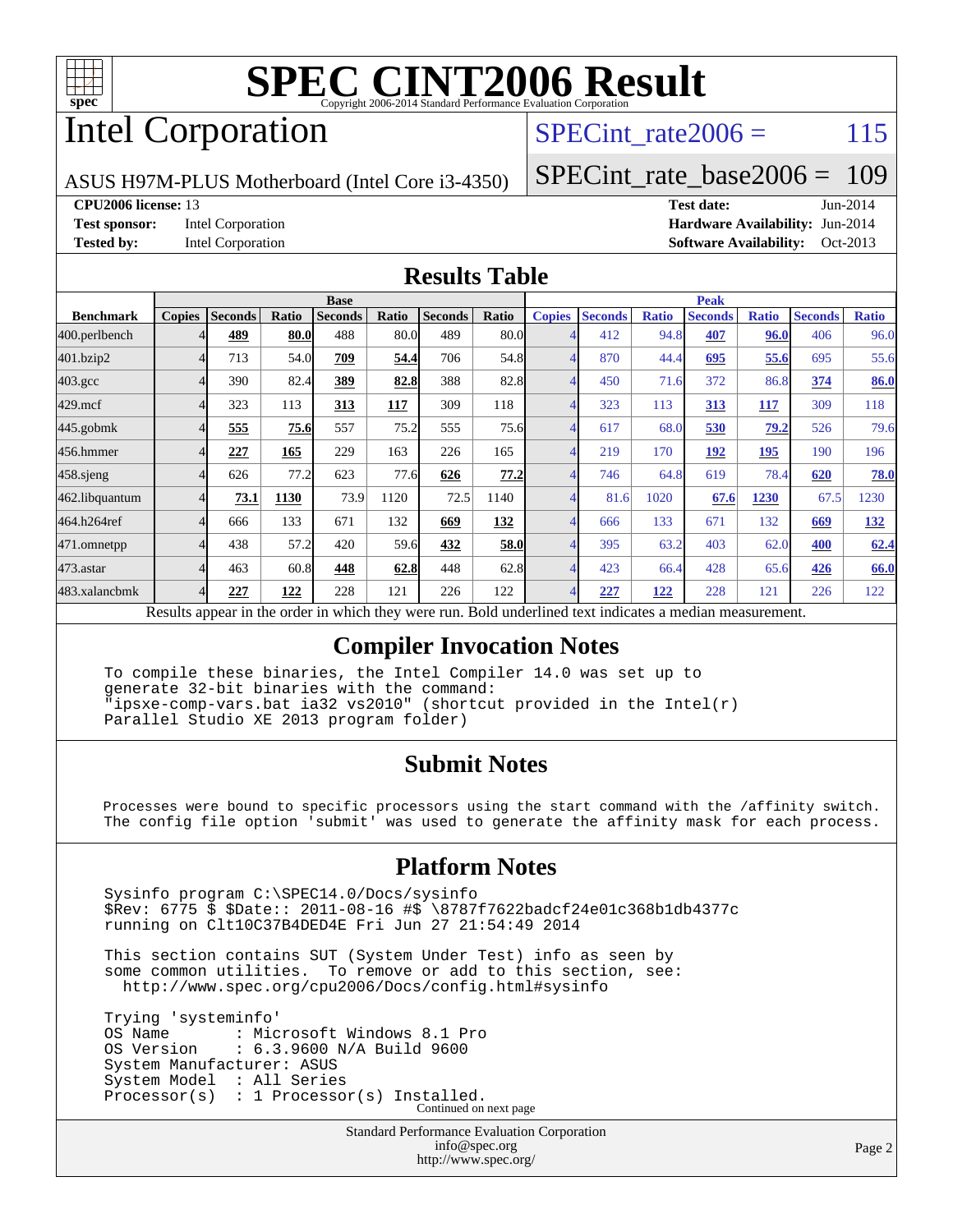

# Intel Corporation

SPECint rate $2006 = 115$ 

[SPECint\\_rate\\_base2006 =](http://www.spec.org/auto/cpu2006/Docs/result-fields.html#SPECintratebase2006) 109

ASUS H97M-PLUS Motherboard (Intel Core i3-4350)

**[Tested by:](http://www.spec.org/auto/cpu2006/Docs/result-fields.html#Testedby)** Intel Corporation **[Software Availability:](http://www.spec.org/auto/cpu2006/Docs/result-fields.html#SoftwareAvailability)** Oct-2013

**[CPU2006 license:](http://www.spec.org/auto/cpu2006/Docs/result-fields.html#CPU2006license)** 13 **[Test date:](http://www.spec.org/auto/cpu2006/Docs/result-fields.html#Testdate)** Jun-2014 **[Test sponsor:](http://www.spec.org/auto/cpu2006/Docs/result-fields.html#Testsponsor)** Intel Corporation **[Hardware Availability:](http://www.spec.org/auto/cpu2006/Docs/result-fields.html#HardwareAvailability)** Jun-2014

#### **[Platform Notes \(Continued\)](http://www.spec.org/auto/cpu2006/Docs/result-fields.html#PlatformNotes)**

 [01]: Intel64 Family 6 Model 60 Stepping 3 GenuineIntel ~3600 Mhz BIOS Version : American Megatrends Inc. 2001, 6/13/2014 Total Physical Memory: 8,006 MB

 Trying 'wmic cpu get /value' DeviceID L2CacheSize : 512 L3CacheSize : 4096 MaxClockSpeed : 3600 Name : Intel(R) Core(TM) i3-4350 CPU @ 3.60GHz NumberOfCores : 2 NumberOfLogicalProcessors: 4

(End of data from sysinfo program)

#### **[Component Notes](http://www.spec.org/auto/cpu2006/Docs/result-fields.html#ComponentNotes)**

 Tested systems can be used with Shin-G ATX case, PC Power and Cooling 1200W power supply

#### **[General Notes](http://www.spec.org/auto/cpu2006/Docs/result-fields.html#GeneralNotes)**

 Binaries compiled on a system with 1x Intel Core i7-860 CPU + 8GB memory using Windows 7 Enterprise 64-bit

### **[Base Compiler Invocation](http://www.spec.org/auto/cpu2006/Docs/result-fields.html#BaseCompilerInvocation)**

[C benchmarks](http://www.spec.org/auto/cpu2006/Docs/result-fields.html#Cbenchmarks):

[icl -Qvc10](http://www.spec.org/cpu2006/results/res2014q3/cpu2006-20140725-30601.flags.html#user_CCbase_intel_icc_vc10_9607f3ecbcdf68042245f068e51b40c1) [-Qstd=c99](http://www.spec.org/cpu2006/results/res2014q3/cpu2006-20140725-30601.flags.html#user_CCbase_intel_compiler_c99_mode_1a3d110e3041b3ad4466830521bdad2a)

[C++ benchmarks:](http://www.spec.org/auto/cpu2006/Docs/result-fields.html#CXXbenchmarks) [icl -Qvc10](http://www.spec.org/cpu2006/results/res2014q3/cpu2006-20140725-30601.flags.html#user_CXXbase_intel_icc_vc10_9607f3ecbcdf68042245f068e51b40c1)

# **[Base Portability Flags](http://www.spec.org/auto/cpu2006/Docs/result-fields.html#BasePortabilityFlags)**

 403.gcc: [-DSPEC\\_CPU\\_WIN32](http://www.spec.org/cpu2006/results/res2014q3/cpu2006-20140725-30601.flags.html#b403.gcc_baseCPORTABILITY_DSPEC_CPU_WIN32) 464.h264ref: [-DWIN32](http://www.spec.org/cpu2006/results/res2014q3/cpu2006-20140725-30601.flags.html#b464.h264ref_baseCPORTABILITY_DWIN32) [-DSPEC\\_CPU\\_NO\\_INTTYPES](http://www.spec.org/cpu2006/results/res2014q3/cpu2006-20140725-30601.flags.html#b464.h264ref_baseCPORTABILITY_DSPEC_CPU_NO_INTTYPES) 483.xalancbmk: [-Qoption,cpp,--no\\_wchar\\_t\\_keyword](http://www.spec.org/cpu2006/results/res2014q3/cpu2006-20140725-30601.flags.html#user_baseCXXPORTABILITY483_xalancbmk_f-no_wchar_t_keyword_ec0ad4495a16b4e858bfcb29d949d25d)

# **[Base Optimization Flags](http://www.spec.org/auto/cpu2006/Docs/result-fields.html#BaseOptimizationFlags)**

[C benchmarks](http://www.spec.org/auto/cpu2006/Docs/result-fields.html#Cbenchmarks):

[-QxCORE-AVX2](http://www.spec.org/cpu2006/results/res2014q3/cpu2006-20140725-30601.flags.html#user_CCbase_f-QxAVX2_f98716b5f9e905f99c943c56f21bf430) [-Qipo](http://www.spec.org/cpu2006/results/res2014q3/cpu2006-20140725-30601.flags.html#user_CCbase_f-Qipo) [-O3](http://www.spec.org/cpu2006/results/res2014q3/cpu2006-20140725-30601.flags.html#user_CCbase_f-O3) [-Qprec-div-](http://www.spec.org/cpu2006/results/res2014q3/cpu2006-20140725-30601.flags.html#user_CCbase_f-Qprec-div-) [-Qopt-prefetch](http://www.spec.org/cpu2006/results/res2014q3/cpu2006-20140725-30601.flags.html#user_CCbase_f-Qprefetch_37c211608666b9dff9380561f602f0a8) [/F512000000](http://www.spec.org/cpu2006/results/res2014q3/cpu2006-20140725-30601.flags.html#user_CCbase_set_stack_space_98438a10eb60aa5f35f4c79d9b9b27b1)

Continued on next page

Standard Performance Evaluation Corporation [info@spec.org](mailto:info@spec.org) <http://www.spec.org/>

Page 3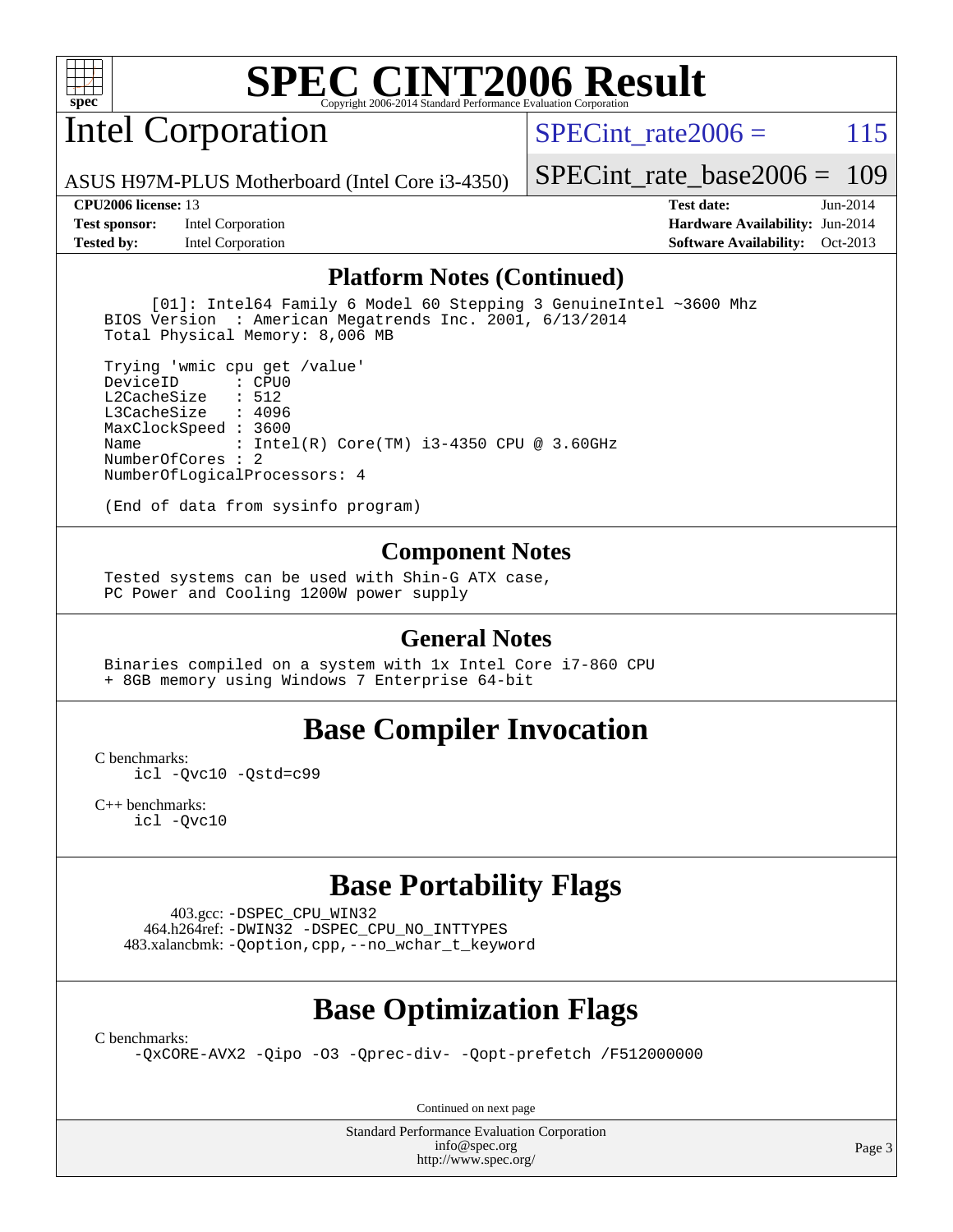

Intel Corporation

SPECint rate $2006 = 115$ 

ASUS H97M-PLUS Motherboard (Intel Core i3-4350)

[SPECint\\_rate\\_base2006 =](http://www.spec.org/auto/cpu2006/Docs/result-fields.html#SPECintratebase2006) 109

**[Test sponsor:](http://www.spec.org/auto/cpu2006/Docs/result-fields.html#Testsponsor)** Intel Corporation **[Hardware Availability:](http://www.spec.org/auto/cpu2006/Docs/result-fields.html#HardwareAvailability)** Jun-2014

**[CPU2006 license:](http://www.spec.org/auto/cpu2006/Docs/result-fields.html#CPU2006license)** 13 **[Test date:](http://www.spec.org/auto/cpu2006/Docs/result-fields.html#Testdate)** Jun-2014 **[Tested by:](http://www.spec.org/auto/cpu2006/Docs/result-fields.html#Testedby)** Intel Corporation **[Software Availability:](http://www.spec.org/auto/cpu2006/Docs/result-fields.html#SoftwareAvailability)** Oct-2013

# **[Base Optimization Flags \(Continued\)](http://www.spec.org/auto/cpu2006/Docs/result-fields.html#BaseOptimizationFlags)**

[C++ benchmarks:](http://www.spec.org/auto/cpu2006/Docs/result-fields.html#CXXbenchmarks)

[-QxCORE-AVX2](http://www.spec.org/cpu2006/results/res2014q3/cpu2006-20140725-30601.flags.html#user_CXXbase_f-QxAVX2_f98716b5f9e905f99c943c56f21bf430) [-Qipo](http://www.spec.org/cpu2006/results/res2014q3/cpu2006-20140725-30601.flags.html#user_CXXbase_f-Qipo) [-O3](http://www.spec.org/cpu2006/results/res2014q3/cpu2006-20140725-30601.flags.html#user_CXXbase_f-O3) [-Qprec-div-](http://www.spec.org/cpu2006/results/res2014q3/cpu2006-20140725-30601.flags.html#user_CXXbase_f-Qprec-div-) [-Qopt-prefetch](http://www.spec.org/cpu2006/results/res2014q3/cpu2006-20140725-30601.flags.html#user_CXXbase_f-Qprefetch_37c211608666b9dff9380561f602f0a8) [-Qcxx-features](http://www.spec.org/cpu2006/results/res2014q3/cpu2006-20140725-30601.flags.html#user_CXXbase_f-Qcxx_features_dbf36c8a6dba956e22f1645e4dcd4d98) [/F512000000](http://www.spec.org/cpu2006/results/res2014q3/cpu2006-20140725-30601.flags.html#user_CXXbase_set_stack_space_98438a10eb60aa5f35f4c79d9b9b27b1) [shlW32M.lib](http://www.spec.org/cpu2006/results/res2014q3/cpu2006-20140725-30601.flags.html#user_CXXbase_SmartHeap32_d106338dfda1a055705c9b519e07f096)

### **[Base Other Flags](http://www.spec.org/auto/cpu2006/Docs/result-fields.html#BaseOtherFlags)**

[C benchmarks](http://www.spec.org/auto/cpu2006/Docs/result-fields.html#Cbenchmarks):

403.gcc: [-Dalloca=\\_alloca](http://www.spec.org/cpu2006/results/res2014q3/cpu2006-20140725-30601.flags.html#b403.gcc_baseEXTRA_CFLAGS_Dalloca_be3056838c12de2578596ca5467af7f3)

# **[Peak Compiler Invocation](http://www.spec.org/auto/cpu2006/Docs/result-fields.html#PeakCompilerInvocation)**

[C benchmarks \(except as noted below\)](http://www.spec.org/auto/cpu2006/Docs/result-fields.html#Cbenchmarksexceptasnotedbelow):

[icl -Qvc10](http://www.spec.org/cpu2006/results/res2014q3/cpu2006-20140725-30601.flags.html#user_CCpeak_intel_icc_vc10_9607f3ecbcdf68042245f068e51b40c1) [-Qstd=c99](http://www.spec.org/cpu2006/results/res2014q3/cpu2006-20140725-30601.flags.html#user_CCpeak_intel_compiler_c99_mode_1a3d110e3041b3ad4466830521bdad2a)

456.hmmer: [C:\Program Files \(x86\)\Intel\Composer XE 2013 SP1/bin/intel64/icl.exe](http://www.spec.org/cpu2006/results/res2014q3/cpu2006-20140725-30601.flags.html#user_peakCCLD456_hmmer_intel_icc_64bit_f549ed431576093dccb075b890b96ee2)

458.sjeng: [C:\Program Files \(x86\)\Intel\Composer XE 2013 SP1/bin/intel64/icl.exe](http://www.spec.org/cpu2006/results/res2014q3/cpu2006-20140725-30601.flags.html#user_peakCCLD458_sjeng_intel_icc_64bit_f549ed431576093dccb075b890b96ee2)

 462.libquantum: [C:\Program Files \(x86\)\Intel\Composer XE 2013 SP1/bin/intel64/icl.exe](http://www.spec.org/cpu2006/results/res2014q3/cpu2006-20140725-30601.flags.html#user_peakCCLD462_libquantum_intel_icc_64bit_f549ed431576093dccb075b890b96ee2) [-Qstd=c99](http://www.spec.org/cpu2006/results/res2014q3/cpu2006-20140725-30601.flags.html#user_peakCCLD462_libquantum_intel_compiler_c99_mode_1a3d110e3041b3ad4466830521bdad2a)

[C++ benchmarks \(except as noted below\):](http://www.spec.org/auto/cpu2006/Docs/result-fields.html#CXXbenchmarksexceptasnotedbelow) [icl -Qvc10](http://www.spec.org/cpu2006/results/res2014q3/cpu2006-20140725-30601.flags.html#user_CXXpeak_intel_icc_vc10_9607f3ecbcdf68042245f068e51b40c1)

473.astar: [C:\Program Files \(x86\)\Intel\Composer XE 2013 SP1/bin/intel64/icl.exe](http://www.spec.org/cpu2006/results/res2014q3/cpu2006-20140725-30601.flags.html#user_peakCXXLD473_astar_intel_icc_64bit_f549ed431576093dccb075b890b96ee2)

### **[Peak Portability Flags](http://www.spec.org/auto/cpu2006/Docs/result-fields.html#PeakPortabilityFlags)**

 403.gcc: [-DSPEC\\_CPU\\_WIN32](http://www.spec.org/cpu2006/results/res2014q3/cpu2006-20140725-30601.flags.html#b403.gcc_peakCPORTABILITY_DSPEC_CPU_WIN32) 456.hmmer: [-DSPEC\\_CPU\\_P64](http://www.spec.org/cpu2006/results/res2014q3/cpu2006-20140725-30601.flags.html#suite_peakPORTABILITY456_hmmer_DSPEC_CPU_P64) 458.sjeng: [-DSPEC\\_CPU\\_P64](http://www.spec.org/cpu2006/results/res2014q3/cpu2006-20140725-30601.flags.html#suite_peakPORTABILITY458_sjeng_DSPEC_CPU_P64) 462.libquantum: [-DSPEC\\_CPU\\_P64](http://www.spec.org/cpu2006/results/res2014q3/cpu2006-20140725-30601.flags.html#suite_peakPORTABILITY462_libquantum_DSPEC_CPU_P64) 464.h264ref: [-DWIN32](http://www.spec.org/cpu2006/results/res2014q3/cpu2006-20140725-30601.flags.html#b464.h264ref_peakCPORTABILITY_DWIN32) [-DSPEC\\_CPU\\_NO\\_INTTYPES](http://www.spec.org/cpu2006/results/res2014q3/cpu2006-20140725-30601.flags.html#b464.h264ref_peakCPORTABILITY_DSPEC_CPU_NO_INTTYPES) 473.astar: [-DSPEC\\_CPU\\_P64](http://www.spec.org/cpu2006/results/res2014q3/cpu2006-20140725-30601.flags.html#suite_peakPORTABILITY473_astar_DSPEC_CPU_P64) 483.xalancbmk: [-Qoption,cpp,--no\\_wchar\\_t\\_keyword](http://www.spec.org/cpu2006/results/res2014q3/cpu2006-20140725-30601.flags.html#user_peakCXXPORTABILITY483_xalancbmk_f-no_wchar_t_keyword_ec0ad4495a16b4e858bfcb29d949d25d)

# **[Peak Optimization Flags](http://www.spec.org/auto/cpu2006/Docs/result-fields.html#PeakOptimizationFlags)**

[C benchmarks](http://www.spec.org/auto/cpu2006/Docs/result-fields.html#Cbenchmarks):

Continued on next page

Standard Performance Evaluation Corporation [info@spec.org](mailto:info@spec.org) <http://www.spec.org/>

Page 4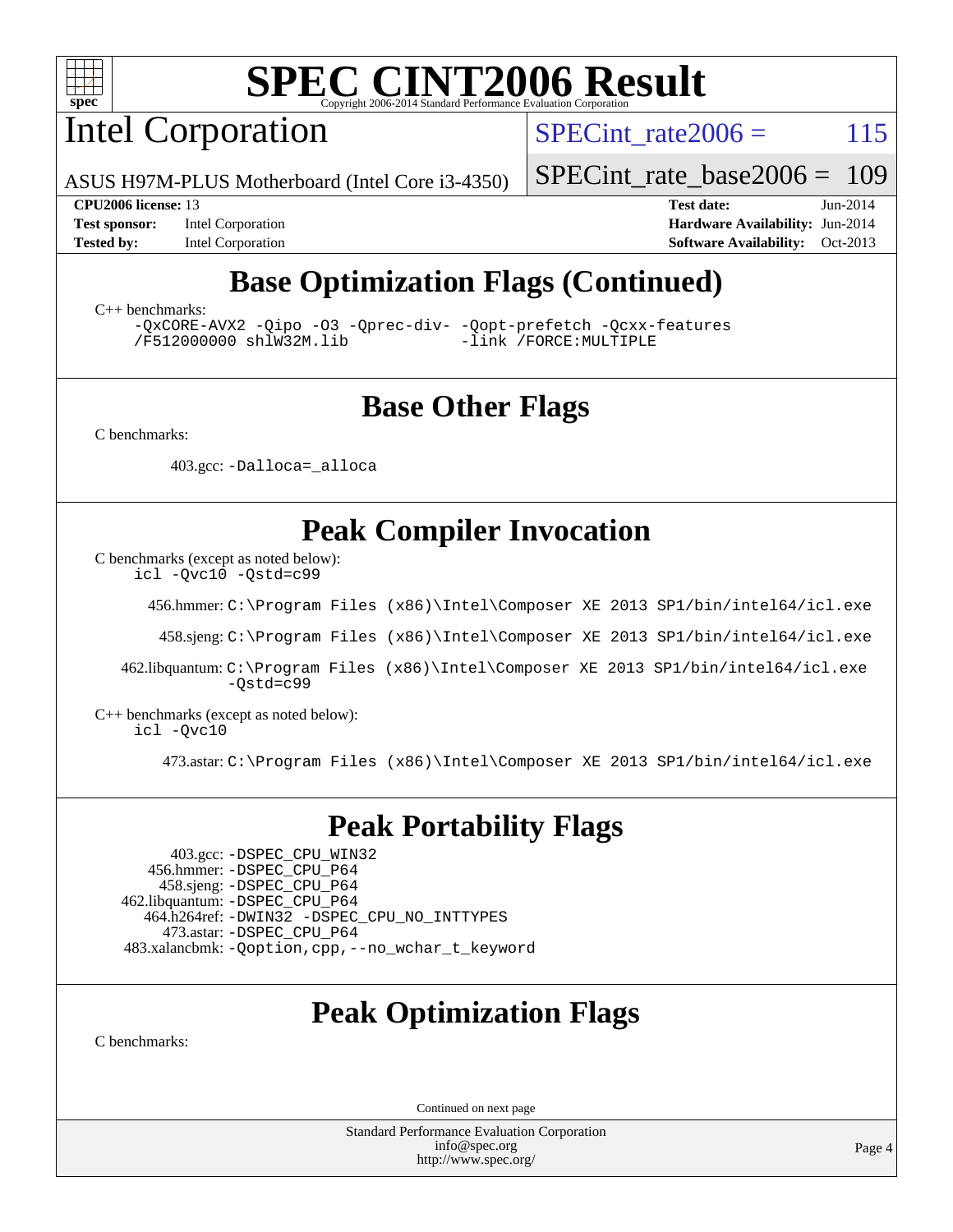

Intel Corporation

SPECint rate $2006 = 115$ 

ASUS H97M-PLUS Motherboard (Intel Core i3-4350)

[SPECint\\_rate\\_base2006 =](http://www.spec.org/auto/cpu2006/Docs/result-fields.html#SPECintratebase2006) 109

**[Test sponsor:](http://www.spec.org/auto/cpu2006/Docs/result-fields.html#Testsponsor)** Intel Corporation **[Hardware Availability:](http://www.spec.org/auto/cpu2006/Docs/result-fields.html#HardwareAvailability)** Jun-2014 **[Tested by:](http://www.spec.org/auto/cpu2006/Docs/result-fields.html#Testedby)** Intel Corporation **[Software Availability:](http://www.spec.org/auto/cpu2006/Docs/result-fields.html#SoftwareAvailability)** Oct-2013

**[CPU2006 license:](http://www.spec.org/auto/cpu2006/Docs/result-fields.html#CPU2006license)** 13 **[Test date:](http://www.spec.org/auto/cpu2006/Docs/result-fields.html#Testdate)** Jun-2014

# **[Peak Optimization Flags \(Continued\)](http://www.spec.org/auto/cpu2006/Docs/result-fields.html#PeakOptimizationFlags)**

 400.perlbench: [-QxCORE-AVX2](http://www.spec.org/cpu2006/results/res2014q3/cpu2006-20140725-30601.flags.html#user_peakPASS2_CFLAGSPASS2_LDFLAGS400_perlbench_f-QxAVX2_f98716b5f9e905f99c943c56f21bf430)(pass 2) [-Qprof\\_gen](http://www.spec.org/cpu2006/results/res2014q3/cpu2006-20140725-30601.flags.html#user_peakPASS1_CFLAGSPASS1_LDFLAGS400_perlbench_Qprof_gen)(pass 1) [-Qprof\\_use](http://www.spec.org/cpu2006/results/res2014q3/cpu2006-20140725-30601.flags.html#user_peakPASS2_CFLAGSPASS2_LDFLAGS400_perlbench_Qprof_use)(pass 2) [-Qipo](http://www.spec.org/cpu2006/results/res2014q3/cpu2006-20140725-30601.flags.html#user_peakOPTIMIZE400_perlbench_f-Qipo) [-O3](http://www.spec.org/cpu2006/results/res2014q3/cpu2006-20140725-30601.flags.html#user_peakOPTIMIZE400_perlbench_f-O3) [-Qprec-div-](http://www.spec.org/cpu2006/results/res2014q3/cpu2006-20140725-30601.flags.html#user_peakOPTIMIZE400_perlbench_f-Qprec-div-) [-Qansi-alias](http://www.spec.org/cpu2006/results/res2014q3/cpu2006-20140725-30601.flags.html#user_peakOPTIMIZE400_perlbench_f-Qansi-alias) [-Qopt-prefetch](http://www.spec.org/cpu2006/results/res2014q3/cpu2006-20140725-30601.flags.html#user_peakOPTIMIZE400_perlbench_f-Qprefetch_37c211608666b9dff9380561f602f0a8) [/F512000000](http://www.spec.org/cpu2006/results/res2014q3/cpu2006-20140725-30601.flags.html#user_peakEXTRA_LDFLAGS400_perlbench_set_stack_space_98438a10eb60aa5f35f4c79d9b9b27b1) [shlW32M.lib](http://www.spec.org/cpu2006/results/res2014q3/cpu2006-20140725-30601.flags.html#user_peakEXTRA_LIBS400_perlbench_SmartHeap32_d106338dfda1a055705c9b519e07f096) 401.bzip2: [-QxCORE-AVX2](http://www.spec.org/cpu2006/results/res2014q3/cpu2006-20140725-30601.flags.html#user_peakPASS2_CFLAGSPASS2_LDFLAGS401_bzip2_f-QxAVX2_f98716b5f9e905f99c943c56f21bf430)(pass 2) [-Qprof\\_gen](http://www.spec.org/cpu2006/results/res2014q3/cpu2006-20140725-30601.flags.html#user_peakPASS1_CFLAGSPASS1_LDFLAGS401_bzip2_Qprof_gen)(pass 1) [-Qprof\\_use](http://www.spec.org/cpu2006/results/res2014q3/cpu2006-20140725-30601.flags.html#user_peakPASS2_CFLAGSPASS2_LDFLAGS401_bzip2_Qprof_use)(pass 2) [-Qipo](http://www.spec.org/cpu2006/results/res2014q3/cpu2006-20140725-30601.flags.html#user_peakOPTIMIZE401_bzip2_f-Qipo) [-O3](http://www.spec.org/cpu2006/results/res2014q3/cpu2006-20140725-30601.flags.html#user_peakOPTIMIZE401_bzip2_f-O3) [-Qprec-div-](http://www.spec.org/cpu2006/results/res2014q3/cpu2006-20140725-30601.flags.html#user_peakOPTIMIZE401_bzip2_f-Qprec-div-) [-Qopt-prefetch](http://www.spec.org/cpu2006/results/res2014q3/cpu2006-20140725-30601.flags.html#user_peakOPTIMIZE401_bzip2_f-Qprefetch_37c211608666b9dff9380561f602f0a8) [-Qansi-alias](http://www.spec.org/cpu2006/results/res2014q3/cpu2006-20140725-30601.flags.html#user_peakOPTIMIZE401_bzip2_f-Qansi-alias) [/F512000000](http://www.spec.org/cpu2006/results/res2014q3/cpu2006-20140725-30601.flags.html#user_peakEXTRA_LDFLAGS401_bzip2_set_stack_space_98438a10eb60aa5f35f4c79d9b9b27b1) 403.gcc: [-QxCORE-AVX2](http://www.spec.org/cpu2006/results/res2014q3/cpu2006-20140725-30601.flags.html#user_peakPASS2_CFLAGSPASS2_LDFLAGS403_gcc_f-QxAVX2_f98716b5f9e905f99c943c56f21bf430)(pass 2) [-Qprof\\_gen](http://www.spec.org/cpu2006/results/res2014q3/cpu2006-20140725-30601.flags.html#user_peakPASS1_CFLAGSPASS1_LDFLAGS403_gcc_Qprof_gen)(pass 1) [-Qprof\\_use](http://www.spec.org/cpu2006/results/res2014q3/cpu2006-20140725-30601.flags.html#user_peakPASS2_CFLAGSPASS2_LDFLAGS403_gcc_Qprof_use)(pass 2) [-Qipo](http://www.spec.org/cpu2006/results/res2014q3/cpu2006-20140725-30601.flags.html#user_peakOPTIMIZE403_gcc_f-Qipo) [-O3](http://www.spec.org/cpu2006/results/res2014q3/cpu2006-20140725-30601.flags.html#user_peakOPTIMIZE403_gcc_f-O3) [-Qprec-div-](http://www.spec.org/cpu2006/results/res2014q3/cpu2006-20140725-30601.flags.html#user_peakOPTIMIZE403_gcc_f-Qprec-div-) [-Qopt-prefetch](http://www.spec.org/cpu2006/results/res2014q3/cpu2006-20140725-30601.flags.html#user_peakOPTIMIZE403_gcc_f-Qprefetch_37c211608666b9dff9380561f602f0a8) [/F512000000](http://www.spec.org/cpu2006/results/res2014q3/cpu2006-20140725-30601.flags.html#user_peakEXTRA_LDFLAGS403_gcc_set_stack_space_98438a10eb60aa5f35f4c79d9b9b27b1)  $429$ .mcf: basepeak = yes 445.gobmk: [-QxCORE-AVX2](http://www.spec.org/cpu2006/results/res2014q3/cpu2006-20140725-30601.flags.html#user_peakPASS2_CFLAGSPASS2_LDFLAGS445_gobmk_f-QxAVX2_f98716b5f9e905f99c943c56f21bf430)(pass 2) [-Qprof\\_gen](http://www.spec.org/cpu2006/results/res2014q3/cpu2006-20140725-30601.flags.html#user_peakPASS1_CFLAGSPASS1_LDFLAGS445_gobmk_Qprof_gen)(pass 1) [-Qprof\\_use](http://www.spec.org/cpu2006/results/res2014q3/cpu2006-20140725-30601.flags.html#user_peakPASS2_CFLAGSPASS2_LDFLAGS445_gobmk_Qprof_use)(pass 2) [-Qipo](http://www.spec.org/cpu2006/results/res2014q3/cpu2006-20140725-30601.flags.html#user_peakOPTIMIZE445_gobmk_f-Qipo) [-O2](http://www.spec.org/cpu2006/results/res2014q3/cpu2006-20140725-30601.flags.html#user_peakOPTIMIZE445_gobmk_f-O2) [-Qprec-div-](http://www.spec.org/cpu2006/results/res2014q3/cpu2006-20140725-30601.flags.html#user_peakOPTIMIZE445_gobmk_f-Qprec-div-) [-Qansi-alias](http://www.spec.org/cpu2006/results/res2014q3/cpu2006-20140725-30601.flags.html#user_peakOPTIMIZE445_gobmk_f-Qansi-alias) [/F512000000](http://www.spec.org/cpu2006/results/res2014q3/cpu2006-20140725-30601.flags.html#user_peakEXTRA_LDFLAGS445_gobmk_set_stack_space_98438a10eb60aa5f35f4c79d9b9b27b1) 456.hmmer: [-Qauto-ilp32](http://www.spec.org/cpu2006/results/res2014q3/cpu2006-20140725-30601.flags.html#user_peakCCLD456_hmmer_f-Qauto-ilp32) [-QxCORE-AVX2](http://www.spec.org/cpu2006/results/res2014q3/cpu2006-20140725-30601.flags.html#user_peakPASS2_CFLAGSPASS2_LDFLAGS456_hmmer_f-QxAVX2_f98716b5f9e905f99c943c56f21bf430)(pass 2) [-Qprof\\_gen](http://www.spec.org/cpu2006/results/res2014q3/cpu2006-20140725-30601.flags.html#user_peakPASS1_CFLAGSPASS1_LDFLAGS456_hmmer_Qprof_gen)(pass 1) [-Qprof\\_use](http://www.spec.org/cpu2006/results/res2014q3/cpu2006-20140725-30601.flags.html#user_peakPASS2_CFLAGSPASS2_LDFLAGS456_hmmer_Qprof_use)(pass 2) [-Qipo](http://www.spec.org/cpu2006/results/res2014q3/cpu2006-20140725-30601.flags.html#user_peakOPTIMIZE456_hmmer_f-Qipo) [-O3](http://www.spec.org/cpu2006/results/res2014q3/cpu2006-20140725-30601.flags.html#user_peakOPTIMIZE456_hmmer_f-O3) [-Qprec-div-](http://www.spec.org/cpu2006/results/res2014q3/cpu2006-20140725-30601.flags.html#user_peakOPTIMIZE456_hmmer_f-Qprec-div-) [-Qopt-prefetch](http://www.spec.org/cpu2006/results/res2014q3/cpu2006-20140725-30601.flags.html#user_peakOPTIMIZE456_hmmer_f-Qprefetch_37c211608666b9dff9380561f602f0a8) [/F512000000](http://www.spec.org/cpu2006/results/res2014q3/cpu2006-20140725-30601.flags.html#user_peakEXTRA_LDFLAGS456_hmmer_set_stack_space_98438a10eb60aa5f35f4c79d9b9b27b1) 458.sjeng: [-Qauto-ilp32](http://www.spec.org/cpu2006/results/res2014q3/cpu2006-20140725-30601.flags.html#user_peakCCLD458_sjeng_f-Qauto-ilp32) [-QxCORE-AVX2](http://www.spec.org/cpu2006/results/res2014q3/cpu2006-20140725-30601.flags.html#user_peakPASS2_CFLAGSPASS2_LDFLAGS458_sjeng_f-QxAVX2_f98716b5f9e905f99c943c56f21bf430)(pass 2) [-Qprof\\_gen](http://www.spec.org/cpu2006/results/res2014q3/cpu2006-20140725-30601.flags.html#user_peakPASS1_CFLAGSPASS1_LDFLAGS458_sjeng_Qprof_gen)(pass 1) [-Qprof\\_use](http://www.spec.org/cpu2006/results/res2014q3/cpu2006-20140725-30601.flags.html#user_peakPASS2_CFLAGSPASS2_LDFLAGS458_sjeng_Qprof_use)(pass 2) [-Qipo](http://www.spec.org/cpu2006/results/res2014q3/cpu2006-20140725-30601.flags.html#user_peakOPTIMIZE458_sjeng_f-Qipo) [-O3](http://www.spec.org/cpu2006/results/res2014q3/cpu2006-20140725-30601.flags.html#user_peakOPTIMIZE458_sjeng_f-O3) [-Qprec-div-](http://www.spec.org/cpu2006/results/res2014q3/cpu2006-20140725-30601.flags.html#user_peakOPTIMIZE458_sjeng_f-Qprec-div-) [-Qunroll4](http://www.spec.org/cpu2006/results/res2014q3/cpu2006-20140725-30601.flags.html#user_peakOPTIMIZE458_sjeng_f-Qunroll_013b1c0ea3aa84ef2c65e488bcc3d968) [/F512000000](http://www.spec.org/cpu2006/results/res2014q3/cpu2006-20140725-30601.flags.html#user_peakEXTRA_LDFLAGS458_sjeng_set_stack_space_98438a10eb60aa5f35f4c79d9b9b27b1) 462.libquantum: [-Qauto-ilp32](http://www.spec.org/cpu2006/results/res2014q3/cpu2006-20140725-30601.flags.html#user_peakCCLD462_libquantum_f-Qauto-ilp32) [-QxCORE-AVX2](http://www.spec.org/cpu2006/results/res2014q3/cpu2006-20140725-30601.flags.html#user_peakOPTIMIZE462_libquantum_f-QxAVX2_f98716b5f9e905f99c943c56f21bf430) [-Qipo](http://www.spec.org/cpu2006/results/res2014q3/cpu2006-20140725-30601.flags.html#user_peakOPTIMIZE462_libquantum_f-Qipo) [-O3](http://www.spec.org/cpu2006/results/res2014q3/cpu2006-20140725-30601.flags.html#user_peakOPTIMIZE462_libquantum_f-O3) [-Qprec-div-](http://www.spec.org/cpu2006/results/res2014q3/cpu2006-20140725-30601.flags.html#user_peakOPTIMIZE462_libquantum_f-Qprec-div-) [-Qopt-prefetch](http://www.spec.org/cpu2006/results/res2014q3/cpu2006-20140725-30601.flags.html#user_peakOPTIMIZE462_libquantum_f-Qprefetch_37c211608666b9dff9380561f602f0a8) [/F512000000](http://www.spec.org/cpu2006/results/res2014q3/cpu2006-20140725-30601.flags.html#user_peakEXTRA_LDFLAGS462_libquantum_set_stack_space_98438a10eb60aa5f35f4c79d9b9b27b1)  $464.h264$ ref: basepeak = yes [C++ benchmarks:](http://www.spec.org/auto/cpu2006/Docs/result-fields.html#CXXbenchmarks) 471.omnetpp: [-QxCORE-AVX2](http://www.spec.org/cpu2006/results/res2014q3/cpu2006-20140725-30601.flags.html#user_peakPASS2_CXXFLAGSPASS2_LDFLAGS471_omnetpp_f-QxAVX2_f98716b5f9e905f99c943c56f21bf430)(pass 2) [-Qprof\\_gen](http://www.spec.org/cpu2006/results/res2014q3/cpu2006-20140725-30601.flags.html#user_peakPASS1_CXXFLAGSPASS1_LDFLAGS471_omnetpp_Qprof_gen)(pass 1) [-Qprof\\_use](http://www.spec.org/cpu2006/results/res2014q3/cpu2006-20140725-30601.flags.html#user_peakPASS2_CXXFLAGSPASS2_LDFLAGS471_omnetpp_Qprof_use)(pass 2) [-Qipo](http://www.spec.org/cpu2006/results/res2014q3/cpu2006-20140725-30601.flags.html#user_peakOPTIMIZE471_omnetpp_f-Qipo) [-O3](http://www.spec.org/cpu2006/results/res2014q3/cpu2006-20140725-30601.flags.html#user_peakOPTIMIZE471_omnetpp_f-O3) [-Qprec-div-](http://www.spec.org/cpu2006/results/res2014q3/cpu2006-20140725-30601.flags.html#user_peakOPTIMIZE471_omnetpp_f-Qprec-div-) [-Qansi-alias](http://www.spec.org/cpu2006/results/res2014q3/cpu2006-20140725-30601.flags.html#user_peakOPTIMIZE471_omnetpp_f-Qansi-alias) [-Qopt-ra-region-strategy=block](http://www.spec.org/cpu2006/results/res2014q3/cpu2006-20140725-30601.flags.html#user_peakOPTIMIZE471_omnetpp_f-Qopt-ra-region-strategy_d2240e80a5d9053a1fd400255dbf4159) [/F512000000](http://www.spec.org/cpu2006/results/res2014q3/cpu2006-20140725-30601.flags.html#user_peakEXTRA_LDFLAGS471_omnetpp_set_stack_space_98438a10eb60aa5f35f4c79d9b9b27b1) [shlW32M.lib](http://www.spec.org/cpu2006/results/res2014q3/cpu2006-20140725-30601.flags.html#user_peakEXTRA_LIBS471_omnetpp_SmartHeap32_d106338dfda1a055705c9b519e07f096)  [-link /FORCE:MULTIPLE](http://www.spec.org/cpu2006/results/res2014q3/cpu2006-20140725-30601.flags.html#user_peakLDOUT471_omnetpp_link_force_multiple2_070fe330869edf77077b841074b8b0b6) 473.astar: [-Qauto-ilp32](http://www.spec.org/cpu2006/results/res2014q3/cpu2006-20140725-30601.flags.html#user_peakCXXLD473_astar_f-Qauto-ilp32) [-QxCORE-AVX2](http://www.spec.org/cpu2006/results/res2014q3/cpu2006-20140725-30601.flags.html#user_peakOPTIMIZE473_astar_f-QxAVX2_f98716b5f9e905f99c943c56f21bf430) [-Qipo](http://www.spec.org/cpu2006/results/res2014q3/cpu2006-20140725-30601.flags.html#user_peakOPTIMIZE473_astar_f-Qipo) [-O3](http://www.spec.org/cpu2006/results/res2014q3/cpu2006-20140725-30601.flags.html#user_peakOPTIMIZE473_astar_f-O3) [-Qprec-div-](http://www.spec.org/cpu2006/results/res2014q3/cpu2006-20140725-30601.flags.html#user_peakOPTIMIZE473_astar_f-Qprec-div-) [-Qopt-prefetch](http://www.spec.org/cpu2006/results/res2014q3/cpu2006-20140725-30601.flags.html#user_peakOPTIMIZE473_astar_f-Qprefetch_37c211608666b9dff9380561f602f0a8) [/F512000000](http://www.spec.org/cpu2006/results/res2014q3/cpu2006-20140725-30601.flags.html#user_peakEXTRA_LDFLAGS473_astar_set_stack_space_98438a10eb60aa5f35f4c79d9b9b27b1) [shlW64M.lib](http://www.spec.org/cpu2006/results/res2014q3/cpu2006-20140725-30601.flags.html#user_peakEXTRA_LIBS473_astar_SmartHeap64_c4f7f76711bdf8c0633a5c1edf6e5396)

 [-link /FORCE:MULTIPLE](http://www.spec.org/cpu2006/results/res2014q3/cpu2006-20140725-30601.flags.html#user_peakLDOUT473_astar_link_force_multiple2_070fe330869edf77077b841074b8b0b6)

483.xalancbmk: basepeak = yes

# **[Peak Other Flags](http://www.spec.org/auto/cpu2006/Docs/result-fields.html#PeakOtherFlags)**

[C benchmarks](http://www.spec.org/auto/cpu2006/Docs/result-fields.html#Cbenchmarks):

403.gcc: [-Dalloca=\\_alloca](http://www.spec.org/cpu2006/results/res2014q3/cpu2006-20140725-30601.flags.html#b403.gcc_peakEXTRA_CFLAGS_Dalloca_be3056838c12de2578596ca5467af7f3)

Continued on next page

Standard Performance Evaluation Corporation [info@spec.org](mailto:info@spec.org) <http://www.spec.org/>